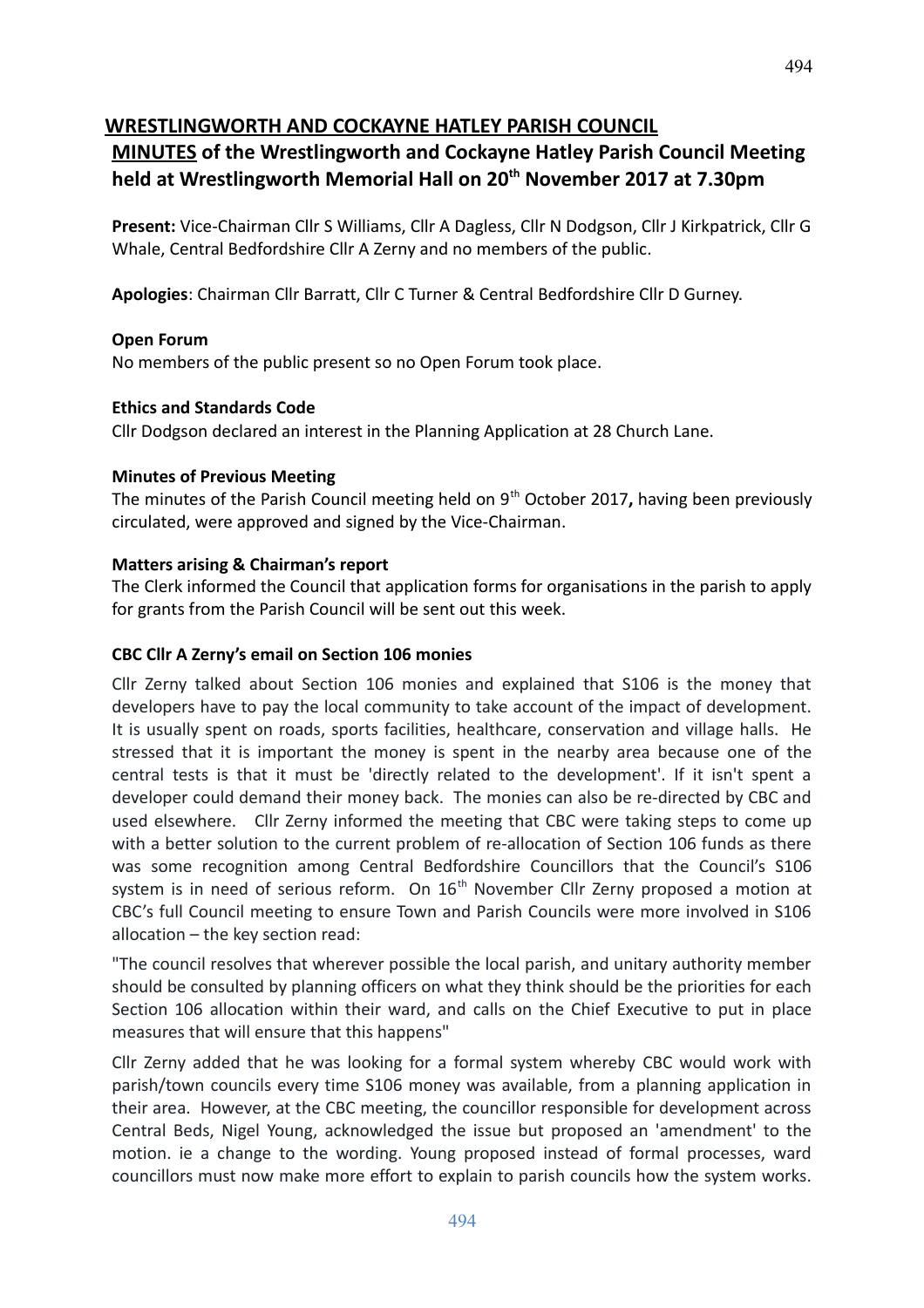This is to say, instead of CBC having to come up with new methods to ensure S106 is spent in the area affected by development, everything is okay as it is and all we need is for ward councillors to spread the word! The amended motion was approved on the night.

It may well be some time before changes are in place so in the meantime I would encourage any parish council concerned about future S106 expenditure to write to CBC highlighting where they think S106 would best be spent on any local projects, and then ask CBC to respond confirming whether these ideas would now be eligible for S106.

Cllr Zerny asked the Council to take a look at available Section 106 monies that could be used within the parish. The Clerk agreed to obtain link to this information and distribute to Councillors. **ACTION CD**

#### **General Data Protection Review**

The Clerk explained that the Data Protection Law will significantly change on  $25<sup>th</sup>$  May 2018 when the EU Directive known as General Data Protection Regulation takes effect. Parish Councils will be subject to the GDPR which imposes new obligations on data controllers and data processors and provides enhanced rights for individuals. It was recognised that the Parish Council keeps contact names with email addresses for organisations within the Parish. It was agreed that when the request letter for grants is sent out, the clerk will ask the individuals if they are happy for the Parish Council to keep their data on record. **ACTION CD**

#### **Community Governance Review**

Cllr Williams informed the meeting that Local authorities are required, by Central Government, to undertake a review of local governance arrangements every 10-15 years. There hasn't been a review since Central Bedfordshire Council was formed, therefore they are starting a review which will be completed by November 2018.

This review is an opportunity to ensure that town and parish councils properly reflect the needs of local communities. As the first stage of the review, CBC are asking residents, local councils and community groups what changes, if any, they would like to see. Changes can include boundary changes, creating new parishes, merging or grouping parishes, how many councillors the parish has and changing the name of the council.

Following this initial consultation, Central Bedfordshire Council will consult further on specific proposals in the summer 2018. A final decision about changes will be made in the autumn 2018 and changes implemented in time for the next town and parish council elections in May 2019. The consultation is open from 1 November 2017 until 1 February 2018.

Cllr Williams asked the Council if they were happy with the current arrangements regarding the number of Councillors on the Parish Council. The Council agreed that they were happy with the current number of Councillors. The 'Warding' of Cockayne Hatley was also discussed and it was agreed that no changes to the parish regarding warding was needed.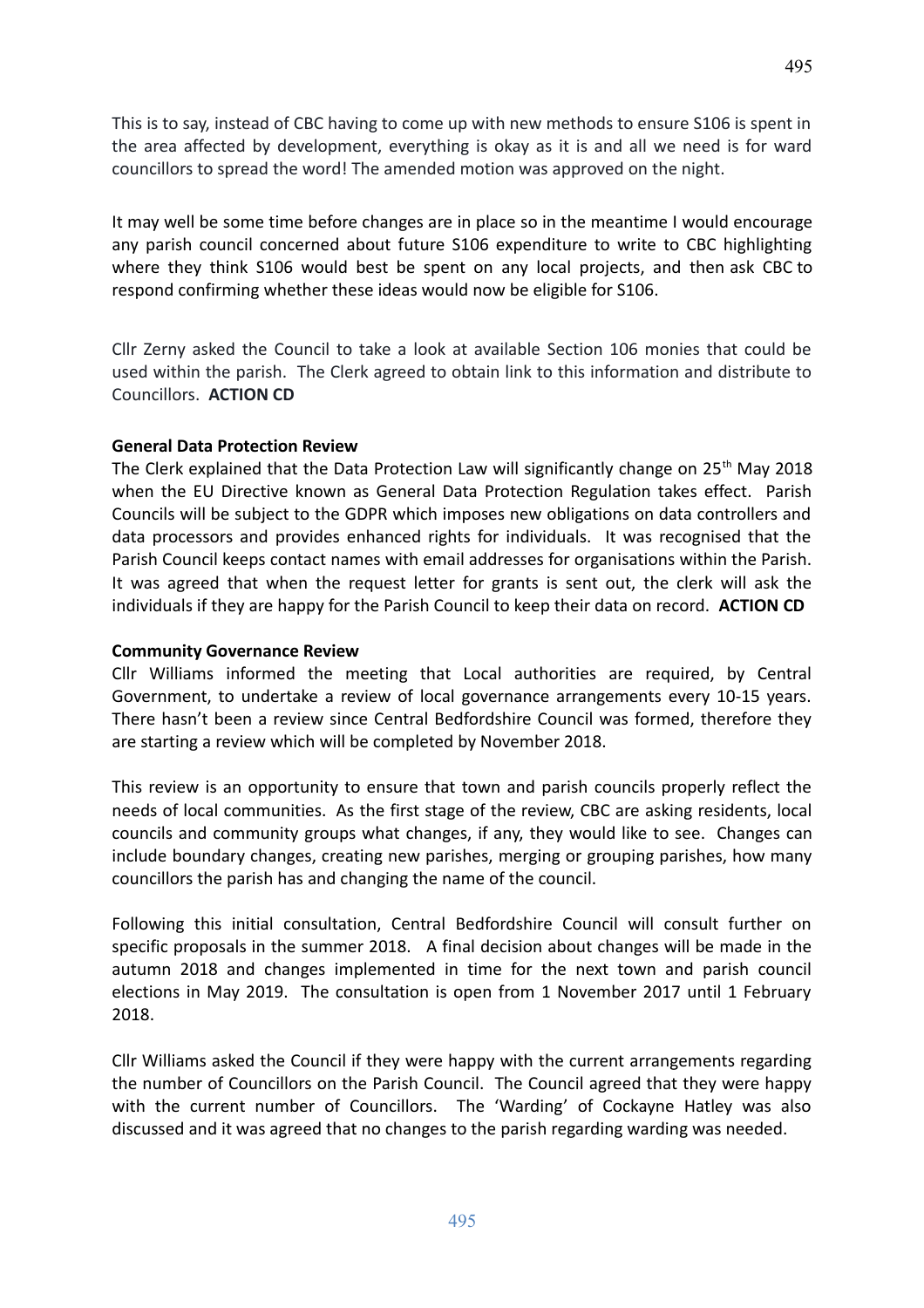#### **Cockayne Hatley Update – Co-Op land and Village Sign**

Cllr Dagless informed that Council that the Co-Op land with barns in Cockayne has now been sold. He added that the Co-Op are now ready to transfer the other parcel of land's Freehold over to the Parish Council for Community Green Space. The 'Heads of Terms' is currently with a lawyer in Sandy due to ongoing liabilities in respect of a shared septic tank currently located on the site. Cllr Dagless offered to contact the lawyer to try to speed up the situation. Once the land has been signed over it was agreed that clearing the undergrowth on the land should be a priority. It was also agreed that low-level posts should be installed around the front and sides of the land to ensure it is not driven on. **ACTION AD** Cllr Dagless informed the Council that a sign-writer had been found to prepare a new sign

for Cockayne Hatley. This would be completed and installed for £590 + VAT – the Council agreed. **ACTION AD**

#### **Portfolios**

#### **Cllr Dodgson's report**

#### **Road safety – High Street (RMF) & crossroads**

Cllr Dodgson informed the Council that Nick Shaw had said that there is no further progress on the Traffic Calming Measures in the High Street and also the Highways work to be done at the Crossroads. This was due to CBC and lack of allocation for costings. Cllr Dodgson was requested to write and complain about the amount of time this has taken with no progress highlighting the money the Parish Council has already spent on the survey. Cllr Dodgson informed the Council that he had received a request from a parishioner regarding the possibility of installing a zebra crossing on Potton Road. This matter was discussed and it was pointed out that as there was no pavement on one side of the road, a zebra crossing was not feasible. Cllr Williams said that Cllr Barratt is looking into the possibility of making the corner of the junction (High Street with Potton Road) more angular to help with safety of pedestrians. **ACTION ND & RB**

#### **Play Area Report from Cllr Kirkpatrick**

A site visit was carried out on Friday  $17<sup>th</sup>$  November, details are:

- 1) Bins were emptied and minor litter picking done
- 2) All equipment visually checked and no damage or other faults apparent
- 3) No further evidence of mole activity
- 4) Zip-wire re-tensioning was booked to be done by Fenland Leisure (original installers), as progress was not being made on this 'in-house', This was carried out on Wednesday 15<sup>th</sup> November, and tested as to effectiveness during site visit
- 5) Signage installed for zip wire regarding safe usage and age limit of 14 years

Outstanding tasks:

1) General repairs to flooring have been approved and funding agreed, but this has yet to be carried out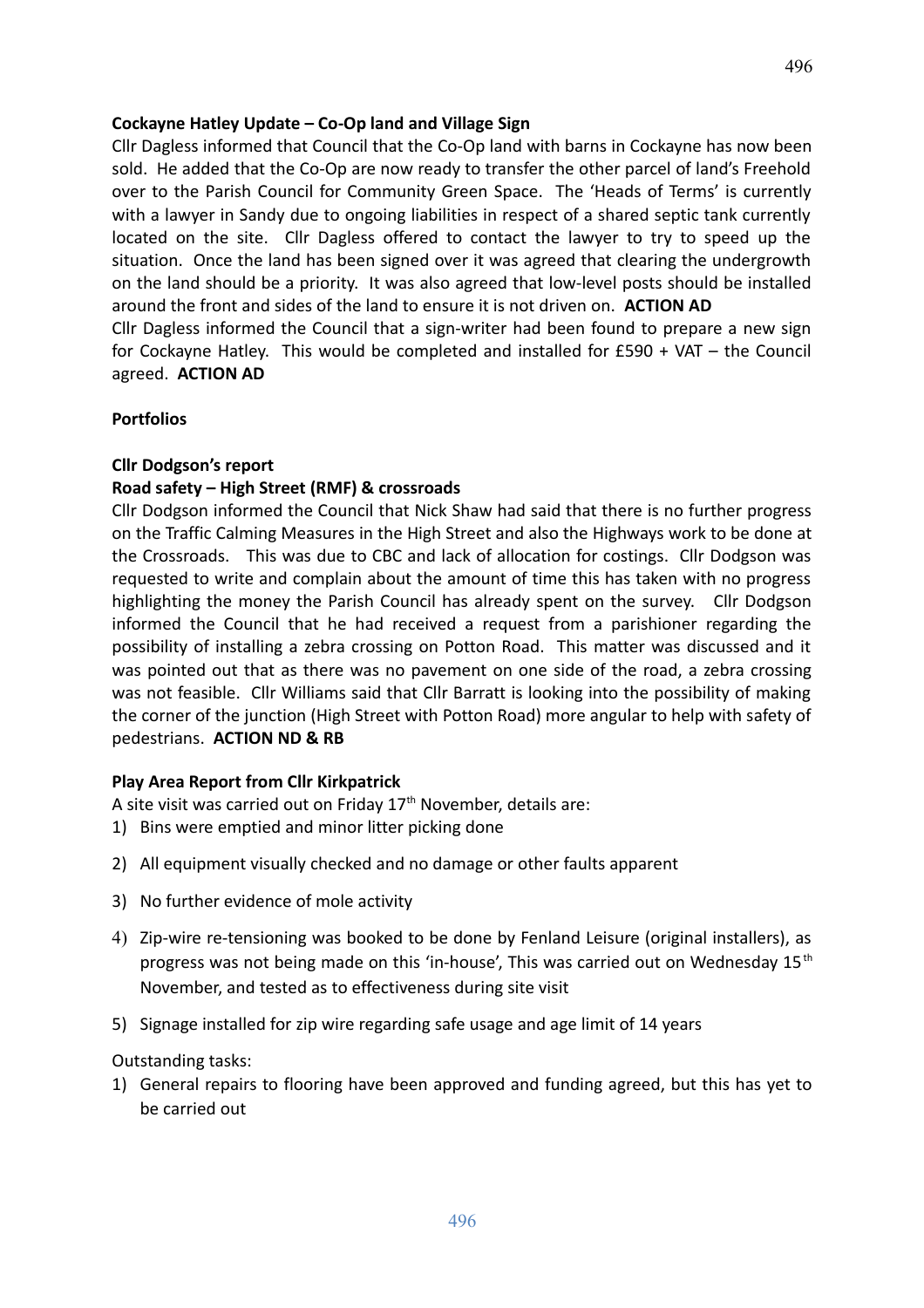Cllr Williams informed the meeting that flyers had been distributed on the weekend of  $4<sup>th</sup>$  & 5<sup>th</sup> Nov detailing the Referendum taking place on 30<sup>th</sup> November. A further 'reminder' flyer would also go out on the weekend of  $25<sup>th</sup>$  &  $26<sup>th</sup>$  November. Cllr Williams added that she as hoping that herself, Cllr Barratt and Elizabeth Wilson would be able to attend 'The Count'.

## **Mobile and Broadband signal**

Cllr Whale informed the Council that there were no plans for any mobile phone masts to be installed in the parish but that there was further capacity for superfast broadband for Wrestlingworth. Cllr Whale discussed the possibility of updating the Parish Website and was asked to contact Louise Ashmore regarding County Association Parish website. **ACTION GW Planning**

Cllr Whale informed the meeting of the status of the following planning applications – **See Appendix C**

## **Finance**

**See appendix A** – Councillors approved the payment of invoices.

The Financial statement including budget was also discussed along with the Parish Council's budget requirements for the next financial year - **see Appendix B**. It was agreed that the budget and precept will be confirmed at the meeting in January 2018. Allotment set up and legal costs are to be sought – **ACTION RB** Cllr Dodgson asked to confirm proposed costs for traffic calming measures – **ACTION ND**

## **Correspondence**

• The quote from Streetwise for the supply of a bench in memory of Derek Walker was discussed. It was concluded that this quote was unsuitable as it did not include offloading and required storage as installation was not included. Clerk tasked with finding alternative bench and contacting the Walker family. **ACTION CD**

## **Any Other Business**

Dates for Council meetings next year were confirmed as:

15<sup>th</sup> January  $19<sup>th</sup>$  March 21<sup>st</sup> May to include AGM  $18^{\text{th}}$  June 13<sup>th</sup> August to be held at Cockayne Hatley 8<sup>th</sup> October 19<sup>th</sup> November

**T**he meeting closed at 9.05pm

**Date of Next Meeting** – Monday 15<sup>th</sup> January 2018 at Memorial Hall, Wrestlingworth at 7.30pm.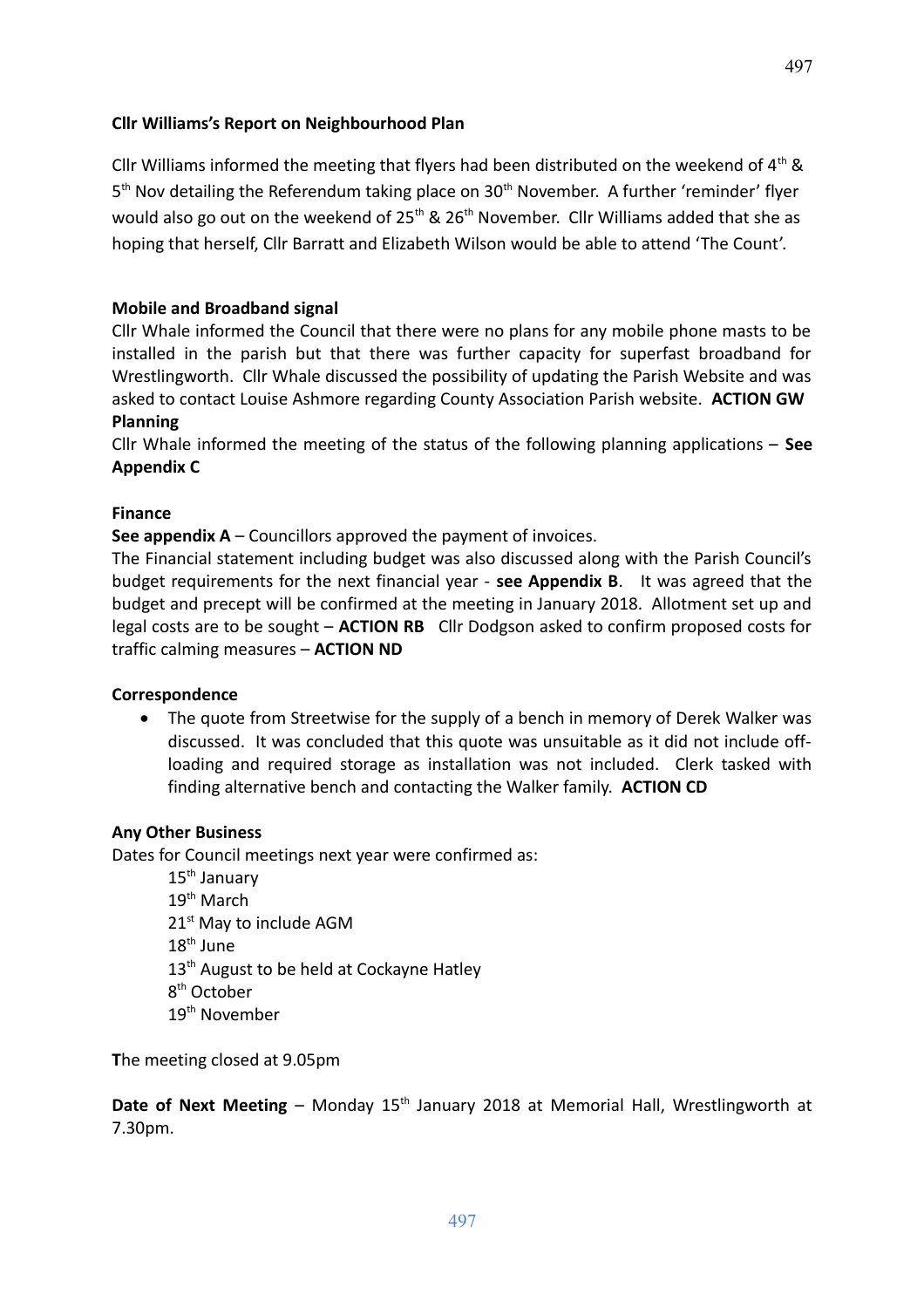## **Appendix A**

# **Financial Report – November 2017**

The following accounts are to be paid and I need to request the council's endorsement.

| <b>Nov</b> | E-on Electricity supply D/Debit                                 | 148.76       |
|------------|-----------------------------------------------------------------|--------------|
| Nov        | Clerk's Salary D/Debit                                          | 382.75       |
| Nov        | Clerk's expenses (Telephone, Internet, Stamps,<br>stationery)   | 15.00        |
| Oct        | Sandra Williams - Banner for Referendum<br>(Neighbourhood Plan) | 61.95        |
| Nov        | Society of Local Council Clerks – membership fee                | 93.00        |
| Nov        | SAGE – accounting software D/Debit                              | 18.00        |
| Nov        | D J G Grounds Maintenance - Grass cutting                       | 1,434.8<br>2 |
| Nov        | Fenland Leisure Products Ltd - re-tension aerial<br>cableway    | 519.60       |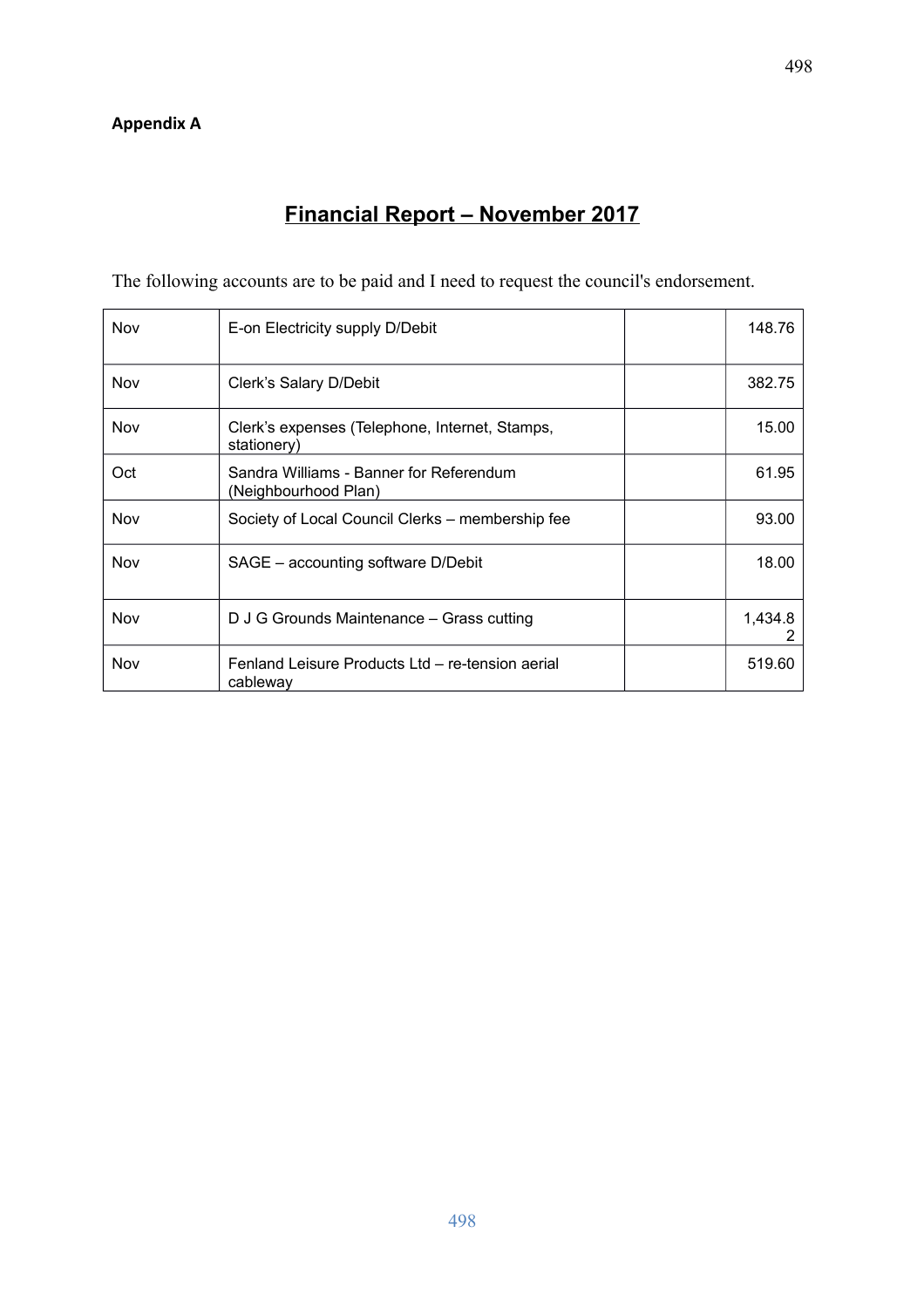#### **Appendix B**

# **WRESTLINGWORTH & COCKAYNE HATLEY PARISH COUNCIL**

## **FINANCIAL STATEMENT AT 31 October 2017**

|                                   | <u>April</u><br>2017/March |                           |               | <u>April</u><br>2016/March |
|-----------------------------------|----------------------------|---------------------------|---------------|----------------------------|
|                                   | <u>18</u>                  |                           |               | <u>17</u>                  |
|                                   | Year<br>to date            | <u>To</u><br><b>Spend</b> | <b>Budget</b> | <b>Actual</b>              |
| Income                            |                            |                           |               |                            |
| Precept                           | 20,030.00                  | 0.00                      | 20,030.00     | 19,120.00                  |
| Interest                          | 11.40                      | 3.60                      | 15.00         | 20.48                      |
| Tree cutting contribution         |                            | 0.00                      |               | 65.00                      |
| <b>Grass Cutting Contribution</b> |                            | 352.00                    | 352.00        | 352.51                     |
| VAT refund to March 16            |                            |                           |               | 3,020.30                   |
| <b>Total Income</b>               | 20,041.40                  | 355.60                    | 20,397.00     | 22,578.29                  |
|                                   |                            |                           |               |                            |
| <b>Operational Expenses</b>       |                            |                           |               |                            |
| Accountants fees & Sage           | 435.00                     | 65.00                     | 500.00        | 370.00                     |
| <b>Affiliation Fees</b>           | 201.00                     | 99.00                     | 300.00        | 298.00                     |
| Amenity Field lease               |                            | 120.00                    | 120.00        |                            |
| <b>British Legion</b>             | 25.00                      | 0.00                      | 25.00         | 25.00                      |
| <b>Church Clock Maintenance</b>   |                            | 325.00                    | 325.00        | 236.00                     |
| Churchyard Maintenance            |                            | 1,000.00                  | 1,000.00      | 1,600.00                   |
| Clerk's expenses                  | 217.12                     | 132.88                    | 350.00        | 306.57                     |
| Clerk's salary                    | 2,702.78                   | 1,897.22                  | 4,600.00      | 4,819.62                   |
| <b>Election expenses</b>          |                            | 375.00                    | 375.00        |                            |
| Electricity - street lighting     | 965.90                     | 734.10                    | 1,700.00      | 1,418.33                   |
| Electricity/lighting - maint      | 161.25                     | 238.75                    | 400.00        | 215.00                     |
| <b>General Maintenance</b>        |                            | 500.00                    | 500.00        | 1,793.33                   |
| Grants (see below)                | 2,300.00                   | $-800.00$                 | 1,500.00      | 1,650.00                   |
| Normal Grass and Hedge cutting    | 5,209.22                   | 3,790.78                  | 9,000.00      | 8,619.51                   |
| Other grounds & tree work         |                            | 1,200.00                  | 1,200.00      | 490.00                     |
| Insurance                         | 795.11                     | 4.89                      | 800.00        | 747.47                     |
| <b>Memorial Hall Hire</b>         | 44.00                      | 131.00                    | 175.00        | 121.00                     |
| Millennium Garden                 |                            | 100.00                    | 100.00        | 0.00                       |
| Notice Board                      |                            | 0.00                      | 0.00          |                            |
| Lousy Bush sign                   |                            |                           |               | 305.00                     |
| Parish Tidy Up                    |                            | 500.00                    | 500.00        | 210.00                     |
| Playing field Maintenance         | 105.00                     | 395.00                    | 500.00        | 307.58                     |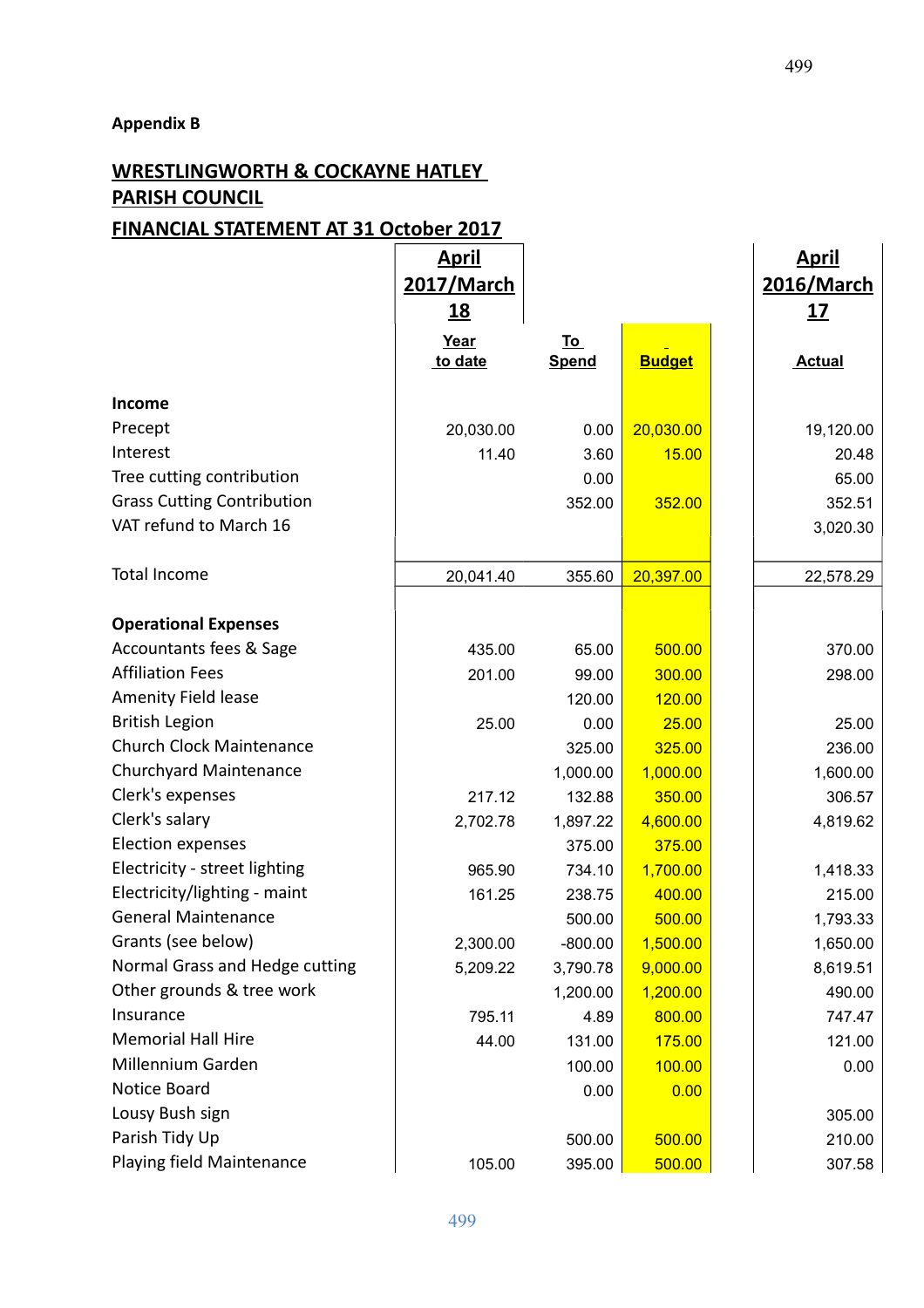| Playing field lease                                                                               |           | 360.00       | 360.00       |             |
|---------------------------------------------------------------------------------------------------|-----------|--------------|--------------|-------------|
| Training expenses                                                                                 | 83.00     | 117.00       | 200.00       |             |
| War memorial                                                                                      |           | 0.00         |              |             |
| Web site                                                                                          | 69.90     | 180.10       | 250.00       |             |
| Vat expensed and not yet recovered                                                                | 659.26    | $-659.26$    | 0.00         | 122.43      |
|                                                                                                   | 13,973.54 | 10,806.46    | 24,780.00    | 23,654.84   |
|                                                                                                   |           |              |              |             |
| <b>Operating surplus/deficit</b>                                                                  | 6,067.86  | $-10,450.86$ | $-4,383.00$  | $-1,076.55$ |
|                                                                                                   |           |              |              |             |
| <b>Projects</b>                                                                                   |           |              |              |             |
| Allotment lease and set up                                                                        |           | 2,500.00     | 2,500.00     |             |
| Speed reduction measures                                                                          |           | 10,000.00    | 10,000.00    | 2,780.23    |
| Neighbourhood Plan                                                                                |           | 2,000.00     | 2,000.00     | 4,247.44    |
| <b>Project Grants received</b>                                                                    |           |              |              |             |
| Neighbourhood Plan                                                                                |           | 0.00         | 0.00         | $-3,290.00$ |
| <b>Net Project costs</b>                                                                          | 0.00      | 14,500.00    | 14,500.00    | 3,737.67    |
|                                                                                                   |           |              |              |             |
| <b>Overall surplus/deficit</b>                                                                    | 6,067.86  | $-24,950.86$ | $-18,883.00$ | $-4,814.22$ |
| <b>RESERVES</b>                                                                                   |           |              |              |             |
| Bank brought forward                                                                              | 29,001.38 |              | 29,001.38    |             |
| (Deficit)/Surplus for period                                                                      | 6,067.86  |              | $-18,883.00$ |             |
| Bank carried forward                                                                              | 35,069.24 |              | 10,118.38    |             |
| VAT refund due                                                                                    | 781.69    |              |              |             |
| Total                                                                                             | 35,850.93 |              |              |             |
| <b>GRANTS PAID IN YEAR</b><br>Youth Club                                                          | 800.00    |              |              | 400.00      |
| Village Link                                                                                      | 150.00    |              |              | 150.00      |
| Wrestlingworth Memorial Hall                                                                      | 1,000.00  |              |              |             |
| St Johns Church                                                                                   |           |              |              | 1,000.00    |
| <b>Marias Ensemble</b>                                                                            |           |              |              | 100.00      |
| Lower School                                                                                      | 350.00    |              |              |             |
| <b>TBA</b>                                                                                        |           |              |              |             |
|                                                                                                   | 2,300.00  |              |              | 1,650.00    |
| <b>IMPORTANT NOTES</b><br>Grass cutting varies according to number of cuts required and amount of |           |              |              |             |
|                                                                                                   |           |              |              |             |

|   | hedgecutting |           |
|---|--------------|-----------|
|   | Current      |           |
|   | account      |           |
| 2 | 30/10/17     | 1,463.36  |
|   | Deposit      |           |
|   | account      |           |
|   | 30/10/17     | 33,605.88 |
|   |              |           |

| 35,069.24 |
|-----------|
|           |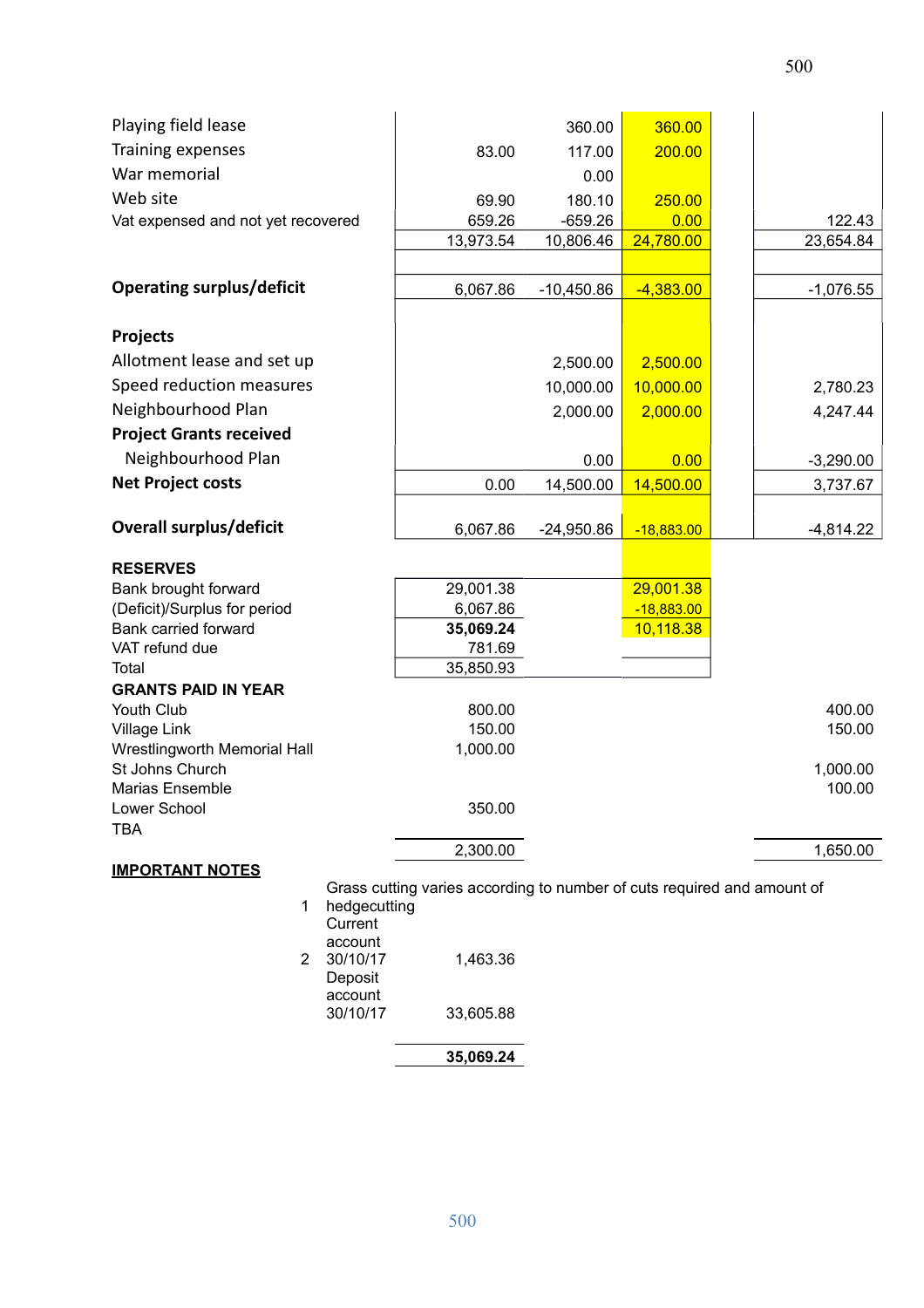## **Appendix C**

| <b>Registration Date:</b>       | 11/11/2017                                                               |
|---------------------------------|--------------------------------------------------------------------------|
| Parish Name:                    | Wrestlingworth/Cockayne Hatley                                           |
| Location:                       | 21 Village Road, Cockayne Hatley, Sandy, SG19 2EE                        |
| <b>Statutory Class:</b>         | Householder developments                                                 |
| Proposal:                       | Demolition of existing garage, and construction of two storey extension. |
| Case Officer:                   | Lauren Rance                                                             |
| Decision:                       | This case has not yet been decided                                       |
| <b>Obligation Status:</b>       | Not available                                                            |
| <b>Appeal Received</b><br>Date: | This case has no appeals against it                                      |

| <b>Registration Date:</b>       | 22/09/2017                                                           |
|---------------------------------|----------------------------------------------------------------------|
| Parish Name:                    | Wrestlingworth/Cockayne Hatley                                       |
| Location:                       | 28 Church Lane, Wrestlingworth, Sandy, SG19 2EU                      |
| <b>Statutory Class:</b>         | Householder developments                                             |
| Proposal:                       | Single storey front and rear extensions. First floor side extension. |
| Case Officer:                   | <b>Michael Allen</b>                                                 |
| Decision:                       | <b>Full Application - Granted</b>                                    |
| <b>Obligation Status:</b>       | Not available                                                        |
| <b>Appeal Received</b><br>Date: | This case has no appeals against it                                  |